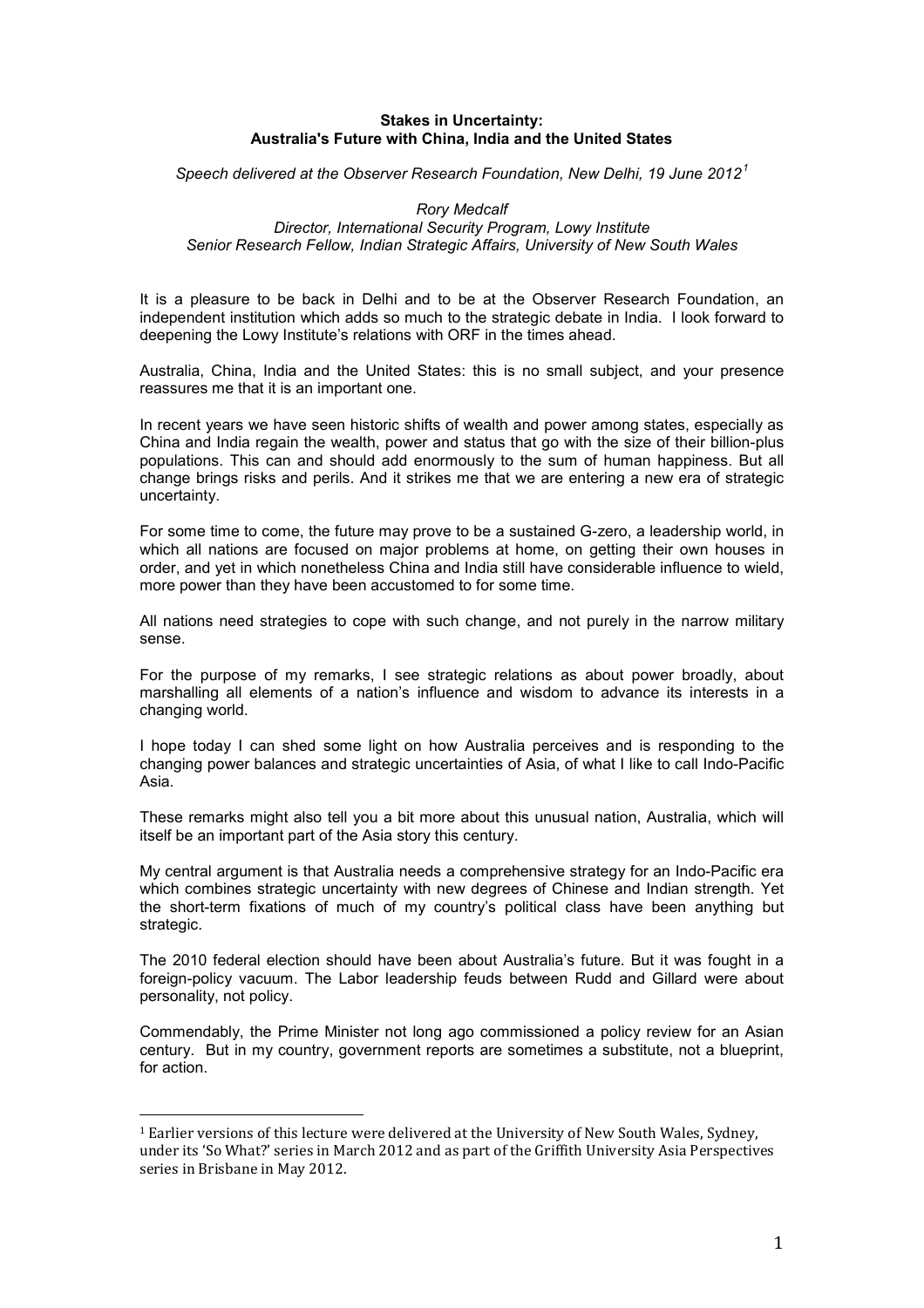I would contend that Australia is in the middle of a generational chance, a 25-year window to reshape itself, its economy, society, external relations, defence force and ways of thinking about the world to prepare for the full manifestation of some form of Asian century. Most of the hard work is still ahead.

This work will be as much about taking advantage of opportunities as about preparing for trouble. And a dynamic Asia, in which China and India loom large, can be good for Australia – for our economy, our society, even our security.

As China and India rise, Australia has grand stakes invested in the region's stability. This means the stability of China and India internally, as well as their impact on the regional order.

On this front, the news is not all good. Beneath the surface, some deep security anxieties are emerging.

For the first time, this strange, long-fortunate nation Australia is confronted by the rise of not one but two Asian great powers.

### **Rise of the Asian giants**

And the relations between them will matter deeply to us. These are two neighbouring nations with similar basic objectives: to meet the needs and hopes of the two most populous societies in history. Yet we are all aware of the challenge of getting beyond mistrust and indifference in Sino-Indian relations.

For Australia, the rise of China and India are causing new tensions among our economic and security interests, and our values.

In 2009, China overtook Japan to become Australia's top trading partner, the first time this status has been held by a state that is not also Canberra's security guarantor, or that ally's ally, and that does not broadly share Australia's democratic worldview.

And in recent years, a series of diplomatic and military incidents have raised questions about how a powerful China will behave in the international system. Especially troubling have been maritime confrontations in the South China and East China Seas, and China's tolerance of violent attacks by North Korea on the South.

The potential for a *contested* Asia poses new challenges to Australia's security, long-reliant on an open and stable regional order underwritten by America's strategic presence.

In all this, we cannot talk of Australia's future between China and India without bringing in the United States. President Obama's visit to Australia last November, America's strategic pivot back to Asia, and the planned presence of US Marines in the Northern Territory have all reminded us of Canberra's continued dependence on the alliance.

Australia needs a broad national debate on the nation's strategic challenges and its choices – even if they prove to be more imagined than real – between China and the United States.

But the picture is incomplete without, at least, adding India – and some would argue other poles of Asian power, notably Japan and Indonesia.

Fundamentally this is about economics. The new place of China and India in the top rank of Australia's diplomatic priorities is driven to a considerable degree by the scale and pace of their economic growth.

You do not have to put faith in linear economic projections to know that the China-India growth story is far from running its course, even if present economic problems and uncertainty persists.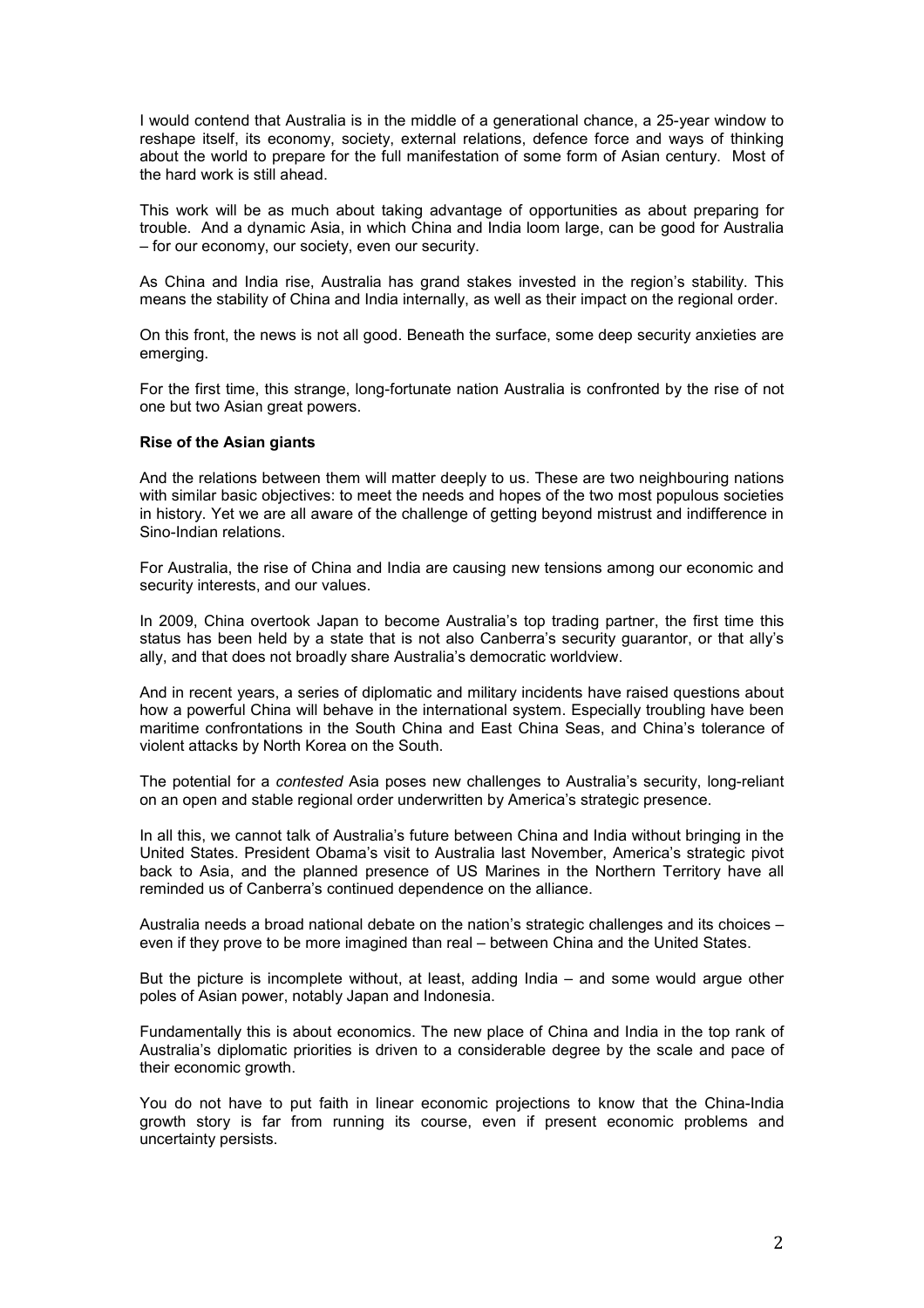Since they opened the gates of economic liberalisation, China since late 1970s and India since the early 1990s have grown at rates in the range of 6-10 per cent a year. Of course, there may be challenges in the sustainability of this growth becoming evident now, but much has already been achieved.

This has lifted hundreds of millions of people out of poverty, and to levels of opportunity, wellbeing and dignity their parents would have had difficulty imagining.

These figures do not tell you about the inequities and disruptive forces that come with such rapid change, or the question marks these place over the sustainability of long-term growth.

But, beyond near-term hurdles, there remains every chance that China and India will join the United States as the three big economies this century.

All this wealth translates into power – the ability of one state to exert influence on another – and there are some basic defence implications of Chinese and Indian GDP growth.

Big economies, huge energy demand, reliance on energy imports, and wider global interests – these are all reasons why countries tend to want or need stronger militaries.

And increasingly Beijing and New Delhi have been able to afford them. Already, China is the world's 2nd largest military spender by an order of magnitude. Just 25 years ago Australia's defence budget was bigger than China's.

For a sense of what this means for the power hierarchy in Asia, consider some simple projections which combine defence spending as a percentage of GDP with the relative growth rates of key powers. We find Japanese military spending flat-lining as Chinese and Indian power grows.

Much could change, but our defence planners have to begin from the assumption that China and India will be two of the world's three best-resourced militaries this century. And other nations will respond nervously to the might of the giants – perhaps not an Asian arms race, but something close to it.

### **Australia's interests**

Before we look at how Australia is affected by these vast changes, we need to understand this country: its qualities, its capabilities, and what constitutes its national interest.

I am the first to say that Australia is a peculiar country, one easily misunderstood, and surprisingly complex for a nation of 23 million people.

Australia has singular geopolitical circumstances, some very enviable. It is the only nation in the world to possess an island continent, which bestows strategic depth, vast maritime jurisdiction, and globally important natural resource deposits: iron ore, coal, uranium, gold, natural gas. We also export more than half the food we produce.

This is combined with high per capita wealth, a stable democratic system, and a resilient and multicultural society. Plus we have a small but advanced defence force and a diplomatic record of active global and regional engagement – even if our current diplomatic network is badly overstretched, though not as badly as India's.

Australia has the world's 13th largest economy and defence budget, and some impressive soft power, including a growing program of development partnerships.

Australia's geography bestows economically advantageous proximity to Asia yet a maritime barrier against any adversary. And to top it all, we have a military and intelligence alliance with the United States, still the world's most powerful nation.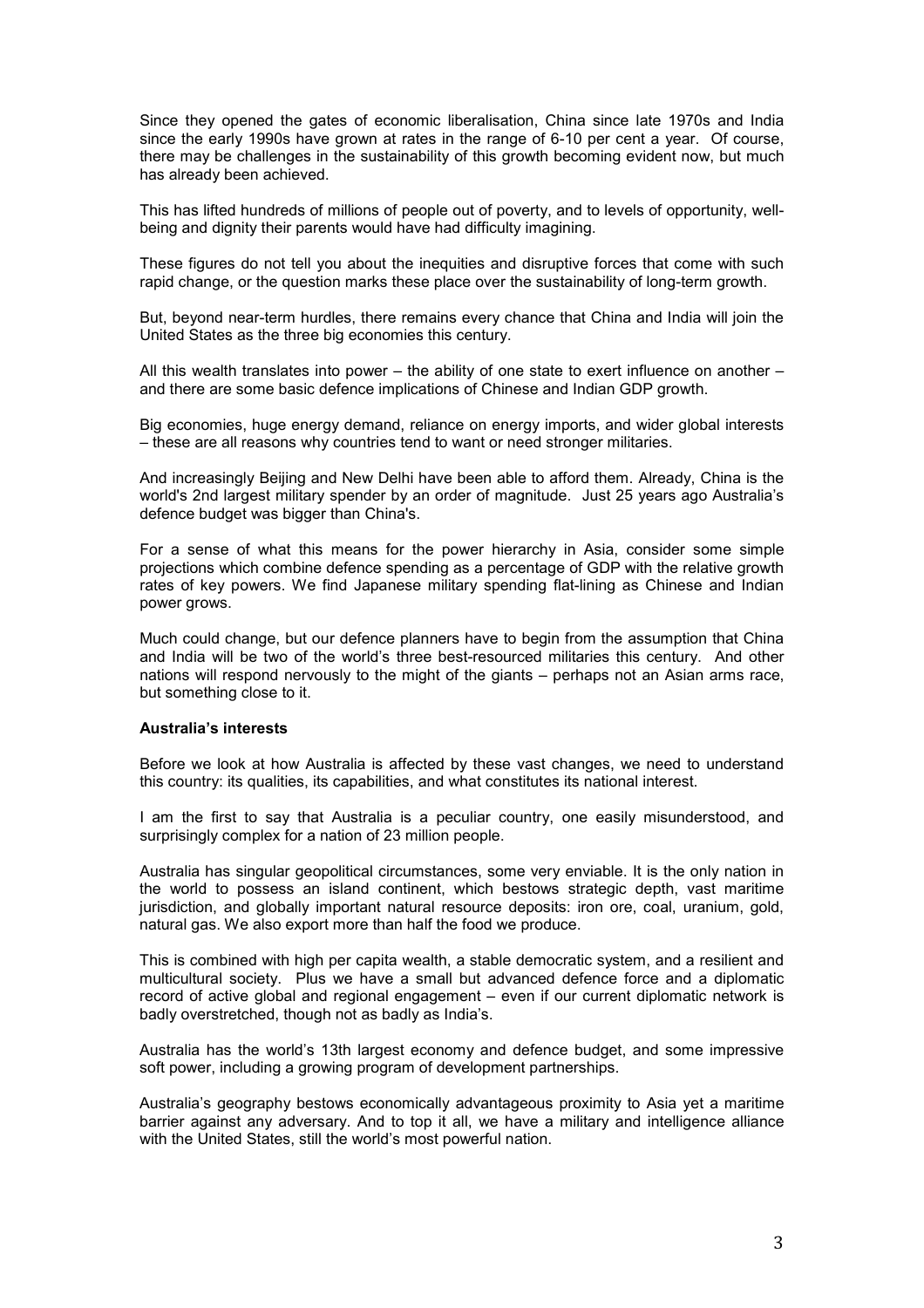But how much leverage can these qualities give Australia in its relations with China, India and other powers in Asia? It is worth returning to that question.

For now, let's translate Australia's circumstances into a definition of national interests. These would include:

- Maintaining the nation's independence and freedom from outside coercion
- Preserving the nation's democratic system and values
- Protecting Australia's people, territory, and resources
- Preserving a stable, peaceful, rules-based regional order, including on security and economic issues; for example, freedom of navigation in international sea lanes
- And sustainable prosperity, including through exports and a competitive economy.

All this means adapting the nation and society to a changing world, for all these interests are touched by the rise of China and India.

# **Australia's Indo-Pacific geography**

To further set the scene, we need to understand Australia's strategic geography, because even the way we define our region may be changing.

Two decades ago we debated whether Australia was Asian. These days there's a fresh debate about what defines Asia itself.

Is it essentially East Asia, and is that East Asia returning to a China-centric order? Or is it the Asia-Pacific, with the United States very much a resident power and now 'pivoting' back in earnest, after the tragic detours of Iraq and Afghanistan.

Or are Australians now part of a third Asia, an Indo-Pacific region? This would add India and its maritime neighbourhood to our crucial zone of interest.

The logic of the Indo-Pacific as one strategic system derives from the deep economic interests of China and other East Asian powers in their resource and energy supply lines, stretching eastward from Africa and West Asia, especially across the Indian Ocean.

It also rests on India's growing engagement as a Pacific power. To India, China is after all both a source of strategic uncertainty, if not threat, and these days its top trading partner.

One special feature of the Indo-Pacific is that here at last is a definition of Asia that automatically includes Australia. Our two-ocean geography makes Australia naturally an Indo-Pacific power.

We are rediscovering our Indian Ocean identity. Australia's resource export industries are heavily present in the northwest. And the government's present defence posture review, and America's own Asian 'pivot', are looking at this continent's north and west coasts with fresh eyes.

## **Getting beyond indifference**

One reason the impact of China and India on Australia is so marked is because these interactions are coming up from so far down.

Australia had little to do with China and India for much of its history. Early European settlers here had a sense of isolation and vulnerability, including vague fears of much larger Asian powers and populations.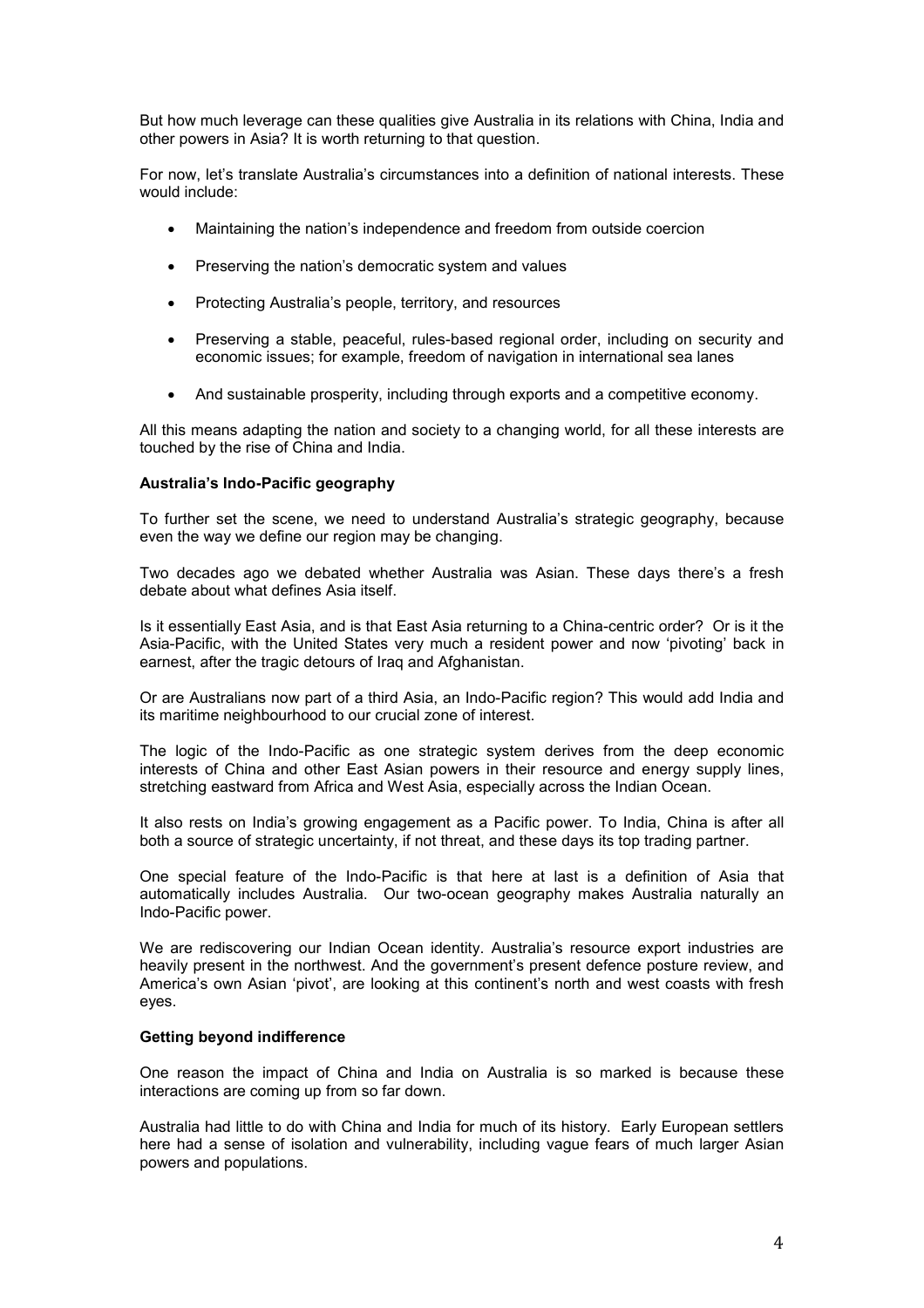To be sure, there was some early and fruitful contact with China and India, albeit British India. Some adventurous individual Australians played notable roles within China and India, such as George Morrison in China and Sydney-born lawyer and journalist John Lang in India.

Australia's first coal exports went to Calcutta in 1799. Tens of thousands of Chinese miners arrived in Australia's 19th-century goldfields.

Despite the prejudices of the time, some Chinese built successful lives here and built trade links, although, after 1901, the White Australia policy greatly harmed these connections and communities, and Australia's reputation.

China and India began to matter much more to Australia with the end of the British Empire. Even so, between the late 1940s – Indian independence and the establishment of the People's Republic of China – and the early 1970s, there was not a lot to show for Australia's relations with these powers.

The Cold War, closed economies, lingering political-cultural mistrust, and clashing personalities – Menzies and Nehru – all played a part.

In the end, Australia was faster to come to terms with China than with India.

But both relationships now have large economic, security and societal dimensions. Let's see where these are headed.

### **Initial impacts**

Let's turn to some current and future characteristics of Australia's relations with China and India, and what this means for government strategy ahead.

Some initial impacts are already plain. Chinese and Indian resource and energy needs have become vital to Australian exports, contributing to the resources boom that has so far insulated us from the economic woes of much of the developed world.

China has become our top export market and two-way trade partner. India is our  $3^{rd}$  or  $4^{th}$ largest export market, varying from year to year, vying with South Korea.

With strong militaries, China and India could be partners for Australia against transnational security threats we face in common. But the rapid growth of Chinese military power is creating a tension among Australian economic interests, security interests and democratic values.

There is a third, societal dimension, to China and India's impact on Australia. China and India are becoming primary sources of the human capital that make our society and economy hum. But this brings its own challenges.

# **Trade**

Let's look at those elements in more detail.

China has become Australia's largest export market and trading partner: \$100 billion plus a year, growing up to 27 per cent a year.

China buys almost a quarter of Australian exports. Iron ore dominates, driven by China's building and infrastructure revolution. Australia is the world's largest iron ore exporter and China imports a staggering 70 per cent of that.

Australian consumers also have come to rely heavily on affordable Chinese imports and the role of China in global supply chains.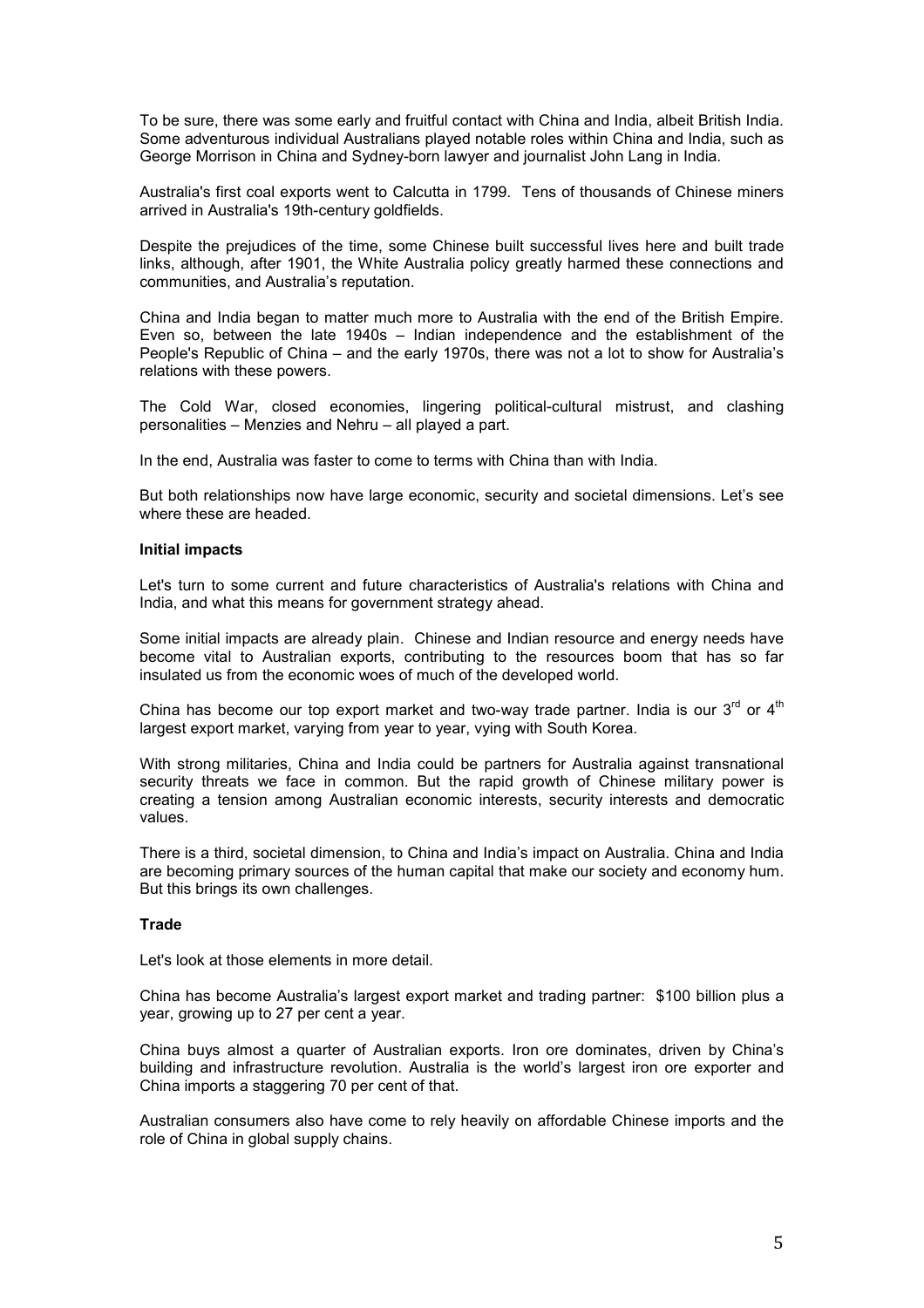The Australia-India trade story is less spectacular, but still impressive, with enormous potential.

With India, total trade including services (especially education) is \$21 plus billion a year. In some years recently, our exports to India have grown at 20 per cent. This growth stalled last year but is set to resume, especially with new Indian export-focused coal investments here.

India buys about 8 per cent of Australian exports, including half our gold and 15 per cent of our coal, with plenty of scope for growth.

It is a matter of time before India's energy and resource demands make this country eclipse South Korea as our 3rd largest export market. And eventually it is likely that India will overtake Japan for 2nd place. But this will require India to get over current hurdles to put strong economic growth back on track.

In any case, the good news about Australian resource exports to China and India comes with some warnings: what will Australia do if either or both of those powers dramatically lose their economic momentum? And for how long can we rely so heavily on what we dig out of the ground in a knowledge age?

## **Investment**

The big new story of Australia-India economic relations is in investment.

Indian investment levels in Australia are rising dramatically, with current bids worth billions of dollars in coal mining and infrastructure – rail, ports and more – notably in Queensland.

China, of course, has already gained a profile as one of the fastest-growing foreign investors here. Australian mining interests have appeared to be a top priority for China's international investment efforts.

This has brought controversy, not least because of perceptions about the motives of China's state-owned enterprises in seeking large stakes in Australia, and the more demanding approvals process required of such bids under Australian law.

Tensions on this front reached a peak in 2009 with the failed bid by Chinalco to increase its stake in Rio Tinto. This became part of a phase of wider trouble in bilateral relations, from the over-blunt diplomacy of the Australian defence white paper to the arrest in China of Rio executive Stern Hu.

We need to be careful not to exaggerate the strategic dimensions here.

Australia can greatly benefit from Chinese and Indian investment: agriculture and food security could be a new focus here.

And the United States remains our largest foreign investor by far. The cumulative sums involved still dwarf Chinese and Indian investment.

## **Security relations: Australia and China**

On the security front, I've touched on the insecurity China's military power is generating for Australia, the United States, India and others.

But there is another side. Australia and China have been unusually active in building constructive defence relations with each other. This has involved many levels of dialogue and has moved towards tangible cooperation – at least in exercises – against transnational security challenges.

Last November, for example, shortly after President Obama's reaffirmation of the alliance, Australian and Chinese soldiers trained together in disaster relief.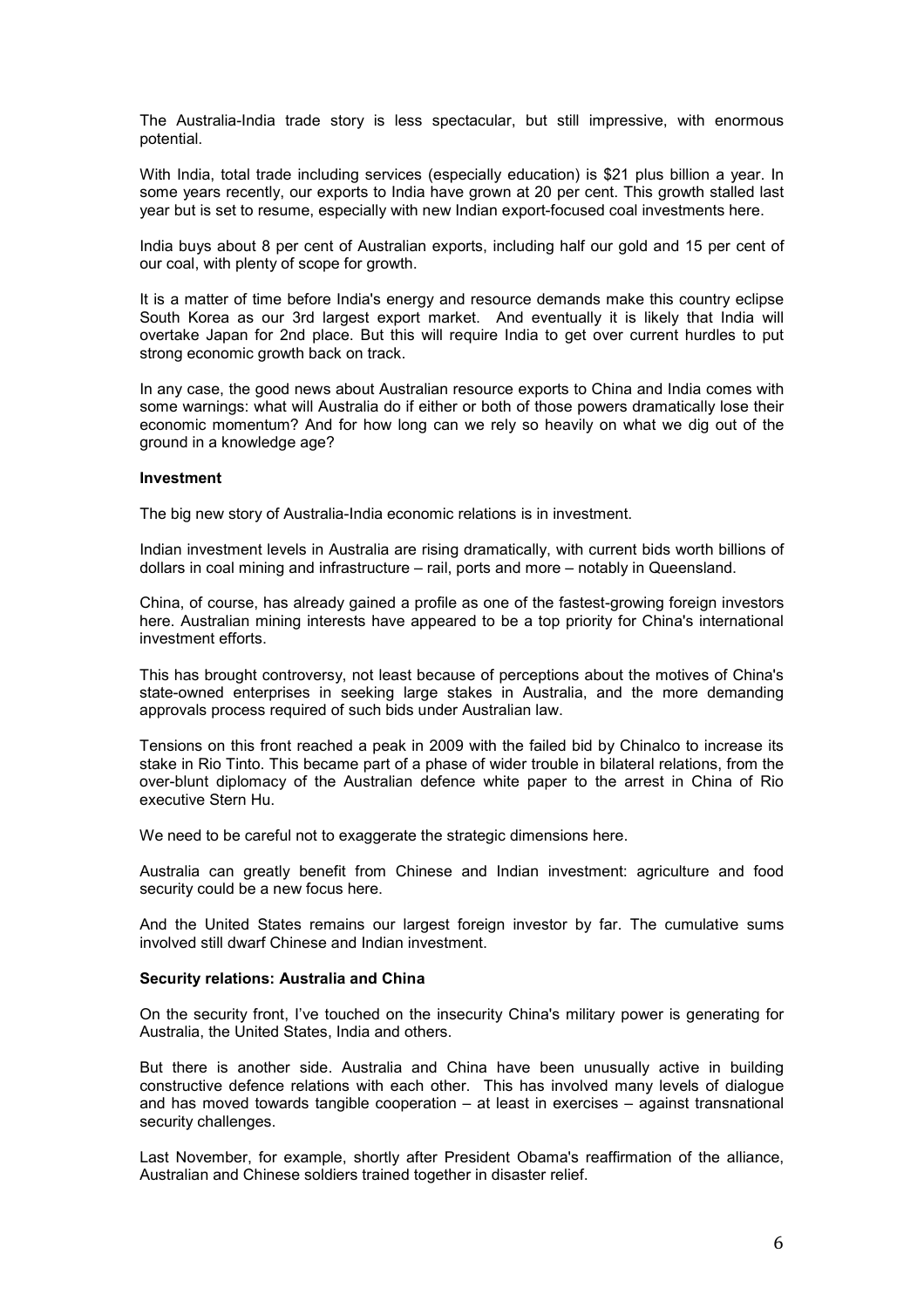No government believes this limited cooperation and dialogue will, on its own, eliminate deeper strategic mistrust.

But Canberra's defence links with China are valuable precisely because they offer another line of communication to the People's Liberation Army, at times of tension or misperception in other countries' relations with China, including America's.

And Australia is trying to use its defence ties with China to encourage what the whole region wants – transparency about Beijing's strategic intentions.

#### **Security relations: Australia and India**

A rising India's strategic impact seems less troubling for Australia, and Canberra is focused on India's potential as a security partner.

After all, there are many convergent interests, including against terrorism. In many ways, countries like the United States and Australia did not so much commence a so-called global war on terror in 2001, as join India's already long-existing struggle.

The deaths of Australians in Mumbai in 2008 were an awful reminder of this common concern.

Australia and India have contiguous zones of maritime interest, some of which we share with Indonesia.

And it is no secret that Australia and India have a common interest in understanding and managing the impact of a rising China on the Indo-Pacific strategic order.

Yet strategic partnership has been slow to arrive. In 2009, the two leaders signed a security declaration, and with this has come frank, high-level dialogue on sensitive issues.

But mostly my sense is that India has failed to recognise Australia's full value as a security partner.

As I see it, New Delhi fairly much put advancing the strategic relationship on hold until Australia signalled an end to an outdated, mistrust-based policy on uranium exports.

Now there is a real chance to move forward with practical cooperation, including in such areas as counter-terrorism and maritime exercises.

It would be very strange, and a real lost opportunity, if in years to come Australia's defence relationship with India did not leap ahead of our defence relations with Pakistan in every regard.

Still, even as this progress occurs, Canberra should quietly keep in mind that it is too early to conclude that India's impact on the Asian strategic order will always be a stabilising one. Does anybody know for sure how a powerful India will behave?

#### **Societal links and perceptions**

Of course, diplomacy is nothing without people, and Australia's societal links with China and India are now growing rapidly.

People of Chinese and Indian origin are among the fastest-growing communities in Australia, now the largest migrant communities after British and New Zealanders.

This is vital for the economy but also the cultural diversity so essential to the success of this nation of immigrants, where one in four was born overseas.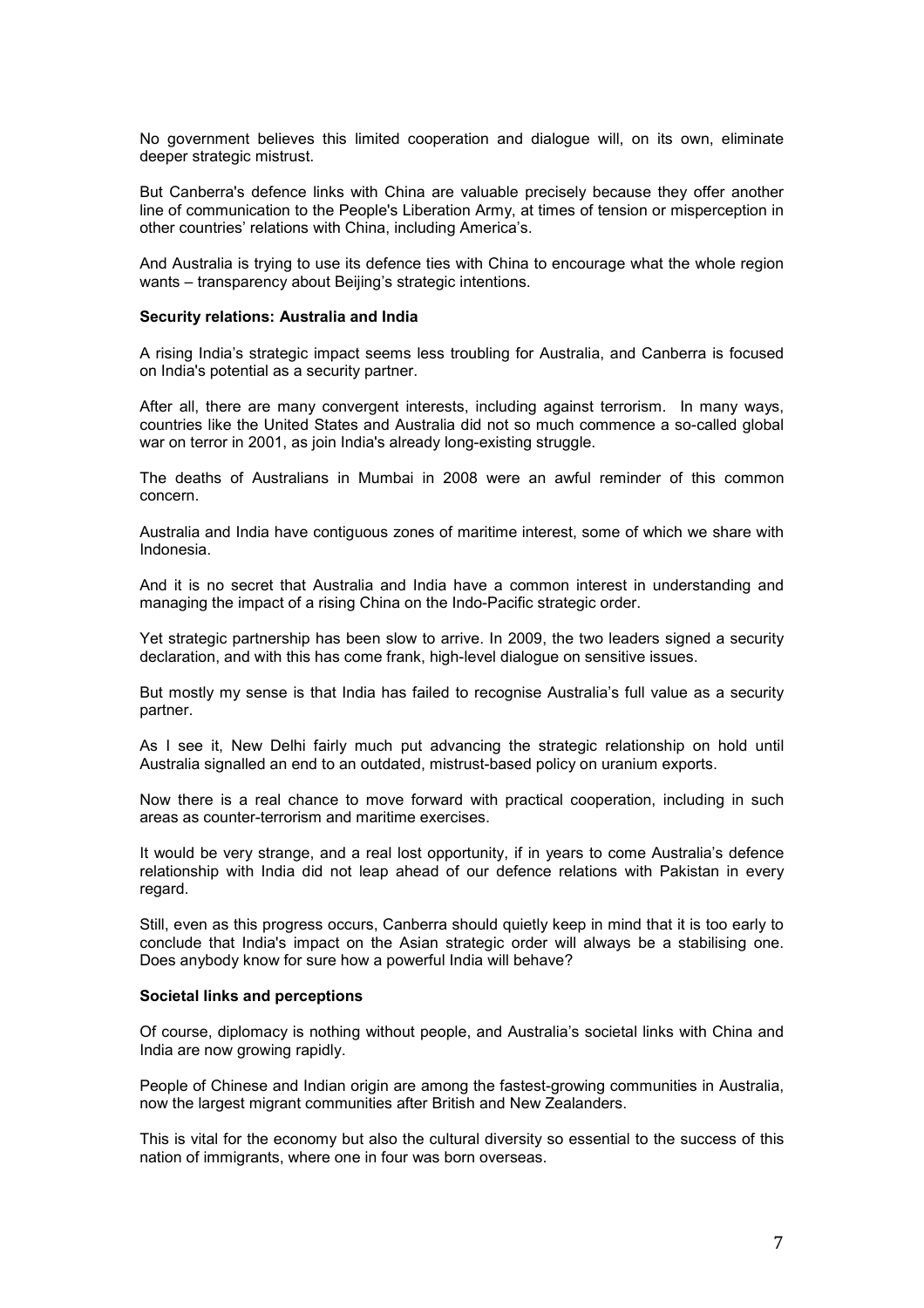China is Australia's largest source of foreign students, with India next, even though numbers have dropped for now from the high point of 2009.

China is becoming the country's largest source of tourists, and India's middle class is also putting it in the top league.

Put simply, a successful Australia in the Indo-Pacific Asian century will increasingly have both a Chinese and an Indian face.

### **Managing societal frictions**

The political and diplomatic impact of growing Chinese and Indian communities in Australia is yet to play out, but there will be foreign policy complications.

The very fact of growing social contact across national boundaries means there will be consular cases of individuals from one nation – or indeed dual nationals – finding themselves in trouble in the other country. Inevitably, this will sometimes bring political friction.

Political mobilisation within Australia will also become a reality. We do not yet have highly organised Chinese or Indian lobbies in federal politics, like the pro-Israel or pro-India lobbies in the United States.

Two recent episodes may hold clues for the future.

The first was the 2008 Beijing Olympics torch relay. A very large protest of Chinese Australians and Chinese students, perhaps as many as 20,000, descended on Canberra, not only to support the relay but to drown out much smaller human-rights and Tibetan protests.

The chief minister of the Australian Capital Territory went so far as to publicly accuse Chinese officials of organising the rally. After all, thousands of flag-waving protesters were systematically brought in on buses from Sydney and Melbourne.

The images of this protest were a shock to wider Australian public opinion. This was the year the Lowy Institute opinion poll for the first time detected a trend of anxiety about the impact of a rising China.

#### **The Indian student crisis**

Another extraordinary case of political mobilisation was the protests by Indian students as part of the wider crisis over student safety, welfare and educational standards in 2009.

These protests, notably in Melbourne, were a spontaneous mass movement, and many Australians sympathised with the grievances expressed.

But it turned out to be a combustible mix with the commercial Indian media, which seized on this story to grossly misrepresent a complex problem, and generate false, harmful images of Australia as a racist society.

The student crisis was a mix of policy failure and misperception which threatened to open old wounds in Australia-India relations.

Yet it had a silver lining, compelling both governments to improve dialogue and mutual understanding, and making Australia rebuild its international education framework for a more sustainable future. China and India need to educate their next generation, and Australia remains part of the solution.

## **All mixed up: the uranium story**

Another important case study for Australia's response to the rise of China and India is the way our policy changed on uranium exports.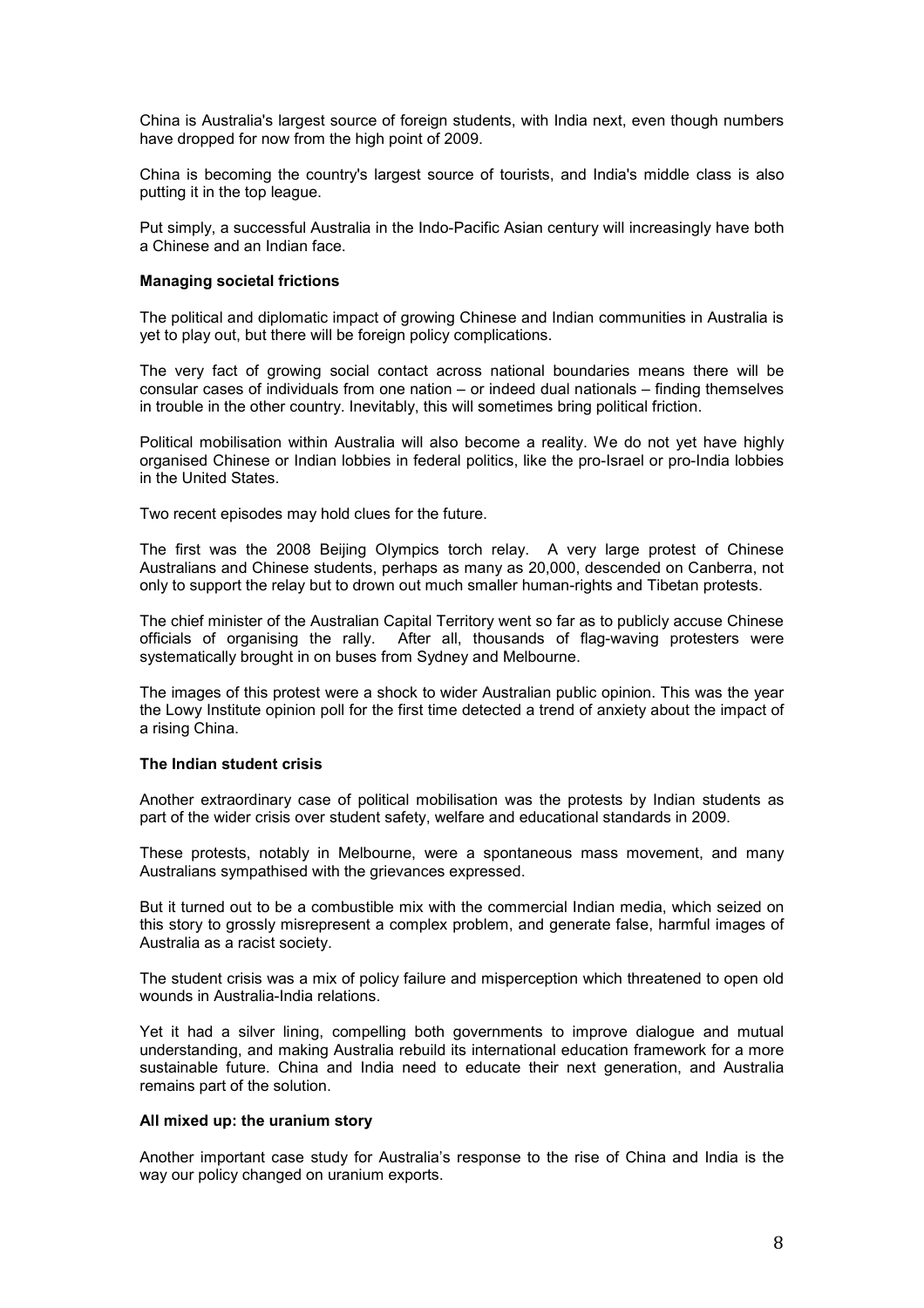In short, Australia's rigid adherence to its tradition as a crusader on nuclear non-proliferation clashed with the contemporary needs of a rising China and India for energy, security and respect.

Some will argue this has led Canberra to ingloriously sell out its non-proliferation credentials. The truth is more complex. Australia is successfully adapting those policies to the realities of the Asian century.

In 2006 the Howard government concluded a civilian uranium deal with China, and in 2007 started to do the same with India. The Rudd Labor government reversed that policy, until finally in December 2011 the Labor Party relented and pragmatically allowed in-principle uranium exports to India.

### **Strategy part 1: engage and enmesh**

So, at last we're ready to ask: does Australia have a coherent *strategy* to protect its national interests in response to the rise of China and India?

I would argue that the rudiments of a strategy have become clear, and each of our last few prime ministers – including the present one – can take some credit.

But big questions remain over how coherent, sustained, or effective this approach will be, in a country prone to short-term thinking and – these days – quite a bit of policy paralysis. I fear that these are two of the downsides of democracy that both our nations share right now.

Australia's ideal approach is a hybrid one:

- economic, diplomatic and increasingly societal enmeshment with both China and India – and with other Asian nations
- combined with a hedging or balancing strategy against the unknown ways China might use its future power.

Diplomatic engagement and economic-societal enmeshment with both China and India could give both powers a long-term stake in Australia's own security and success.

But this raises a question: will economic reliance on China somehow compromise Australia's security, forcing us to choose between Washington and Beijing in some future showdown?

Such arguments downplay the fact that interdependence, by definition, works both ways. China and indeed India need what Australia can offer. Whatever else they will want from Canberra, stability of resource and energy supply will be a high priority.

How would we cope if China abruptly signaled an end to resource imports from Australia? I believe this would only happen in an extreme security crisis, since normally China needs stable supply, and many interests within China would want that maintained. So cutting the iron chain with Australia would hurt China too. And in an extreme security crisis, there would be much more to worry about than the economic impact.

Still, it makes sense for Australia to diversify its customer nations all the same, and in the long run, demand for steel from urbanisation and infrastructure projects in India may play a role here, even if right now that long run seems far off.

Another way of enmeshing powerful countries is through regional diplomatic institutions, like the East Asia Summit, what diplomats like to call architecture.

This is useful to build regional norms and channels of dialogue. But these meetings are also venues for strategic competition. There is no sign that powerful nations in Asia plan to let such bodies mediate their differences, let alone their core interests.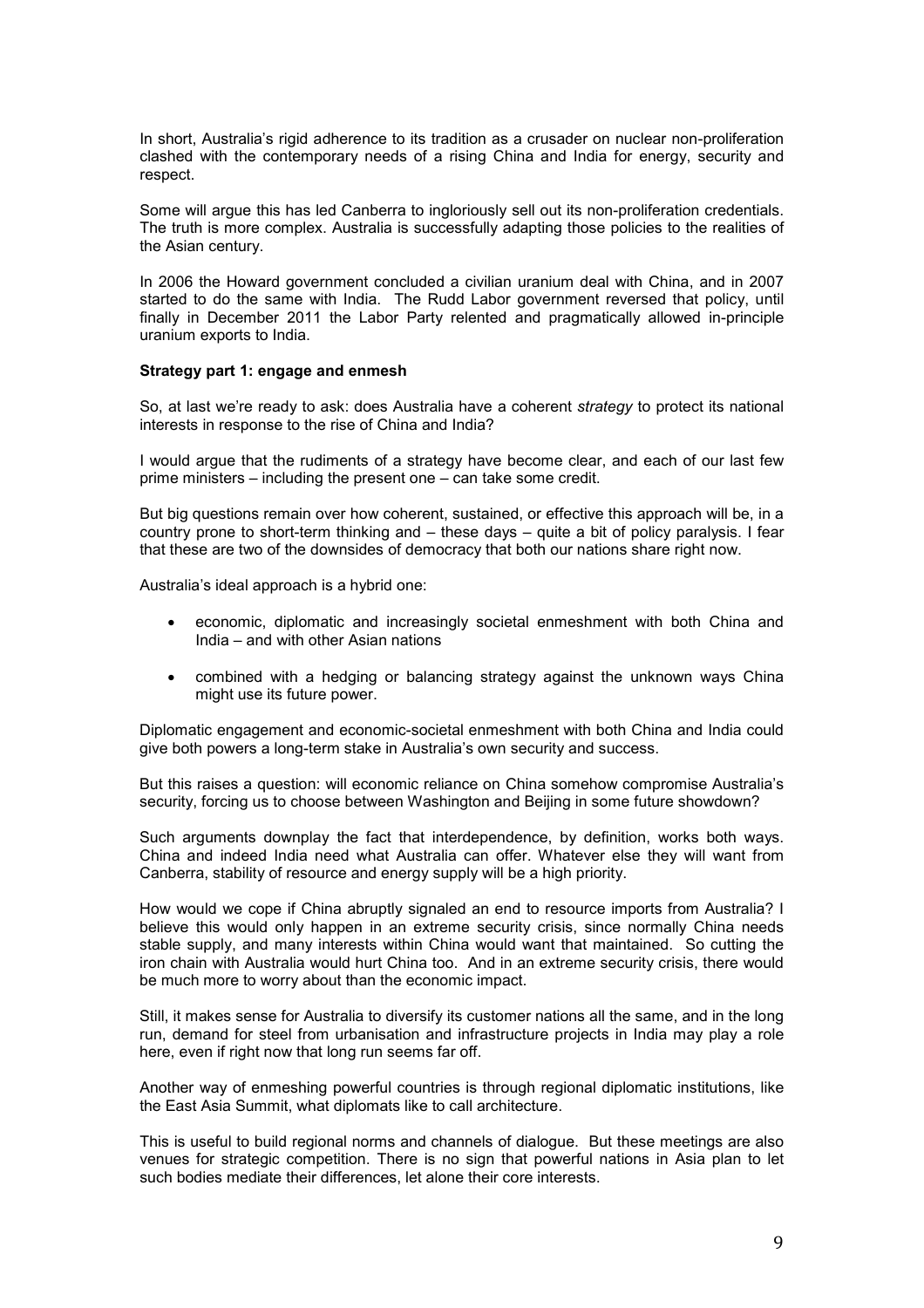## **Strategy part 2: hedge and balance**

Hence the second part of Australia's prospective strategy. Whatever polite things diplomats say, Australia is trying to 'hedge' and balance against the uncertainties of Chinese military power, in three ways:

- Defence modernisation: Until recently, I would have referred here to the plans for an Australian maritime force set out in the 2009 defence white paper. There are now very big question marks over this; in the short term, the government is trying to achieve a budget surplus, and will likely delay or trim some of the big projects. For the moment, the ambition for 12 advanced submarines remains. But after a burst of enthusiasm under Rudd in 2009, Australia seems again to be losing its appetite for ambitious defence plans or for the kind of self-reliant capability that might hold a major adversary at bay.
- This helps explain our renewed enthusiasm for the second kind of balancing. A tighter embrace with a 'pivoting' US alliance, demonstrated by the decision last year to allow US marines to train and position supplies in the Northern Territory. There is interest also in allowing increased US naval access to facilities in Western Australia, on our Indian Ocean coast, and possibly use of the Cocos Islands as a hub for surveillance flights. You will read criticism of the alliance in the Australian press. But public opinion has its own voice: my Institute's polling shows an extraordinary 87 per cent of Australians who support or accept the value of the alliance, and 74 per cent who support the decision to rotate Marines through Darwin.
- And then there is the third strand to the hedge, which Australia takes seriously: security links with other Asian powers, including India. Notably, Australia has signed security declarations with Japan, South Korea and India in the past five years. There is much more we can and should do together, even well short of a web of embryonic alliances, which is an unrealistic and perhaps counterproductive objective in any case.

All three hedging strands can support each other; for instance, a close alliance with the United States might help Australia build security links with an India that also now has a close defence relations with the United States. Perhaps in time, a useful three-way dialogue might even develop.

But this Asian security web has its limits. We have no illusions that India is determined to maintain what it calls strategic autonomy and will become nobody's ally as such.

In any case, it is an exaggeration to call what is happening an Asian NATO or containment, the word many Chinese observers like to use. That was a Cold War strategy with a dimension of economic quarantine, an impossible and damaging idea when it comes to relations with China.

And even now the alliance is not all about China. Australia has a close alliance with the United States for many reasons. In fact, I think those Marines in Darwin are more likely to find themselves one day doing disaster relief with the People's Liberation Army than fighting it.

## **Parting words: Choices for Australia**

Time for some parting thoughts. I have in mind a photograph from a few years back showing Kevin Rudd, Hi Jintao and Manmohan Singh. The Chinese and Indian leaders are focused entirely on one another, while Australia's indefatigable former Prime Minister stands beaming – and ignored – in between them. Let's hope China and India are not as immune to Australia's diplomacy as an uncharitable interpretation of that picture would suggest.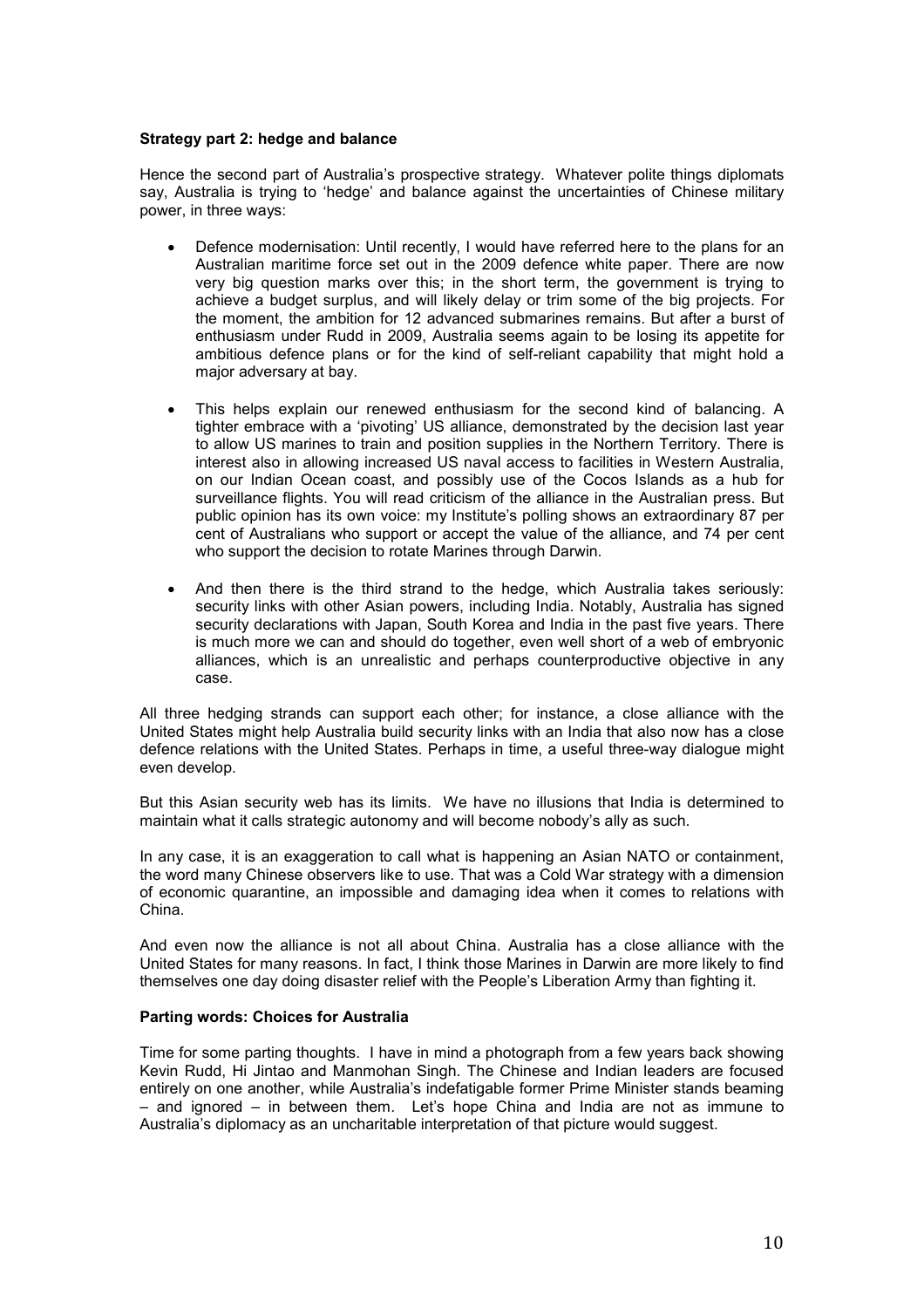I hope I have illuminated the challenges facing Australia as it comes to terms with a rising China and India. And perhaps identified the rudiments of a strategy, in which the US alliance features prominently.

I want to leave you with some questions, on which our policymakers and opinion-shapers are going to need clear answers if the strategy can be deepened and sustained.

Is Australia serious about adapting to the Asian century?

Is Australia serious about adapting its policies to its Indo-Pacific geography?

How real is Australia's US-China dilemma, as outlined in particular by my colleague Hugh White, and how prepared is Australia to weather future friction and rounds of Chinese political displeasure?

Some claim that Kevin Rudd saw his success in doing precisely that as a triumph of Australian foreign policy and national self-respect in 2008-2009.

So far, there has not yet been an overt and highly negative Chinese response to Canberra's seeming embrace of Obama's tough talk on China last November. Perhaps, with a Chinese leadership transition underway, the response is yet to come.

Certainly, highly placed Chinese advisers have warned that Australia needs to do more to align the security and economic dimensions of its ties with China. But if the alliance is not negotiable, what might this mean?

Turning to India, how can we turn the societal dimensions of the relationship into an unalloyed positive for the wider strategic partnership?

The student crisis showed that being two democracies is not enough to make for smooth relations or accurate understanding. Nor does cricket always help.

For now, many Australians still understand China better than they understand India, and Indian popular and media understanding of this country has a long way to go.

Finally, how will our China and India strategies interact with each other?

## **A future choice: China or India?**

After all, as I noted at the outset, the future for all of us will in large measure be shaped by how China and India relate to each other.

That is another big subject for another lecture. It will probably be a future of competitive coexistence. It could be worse, one of armed rivalry.

Some in both countries hope for cooperation, despite such different political systems.

Democratic India may never become richer than China. But to the extent it can overcome its many current constraints on development and equity, India's mere example as the world's first mature mega-democracy will pose uncomfortable questions about why China's political system needs to be the way it is.

What of Australia? Would a future strategic contest between China and India put Canberra in a dilemma as worrying as anything Washington and Beijing can assemble?

A few years ago, Australian officials were put on the spot to state Australia's position over Arunachal Pradesh. If they avoided giving either party offence, they also managed to give neither satisfaction. I suspect there will be plenty of future occasions when Australia will be asked to state its position on whatever might divide the Asian giants.